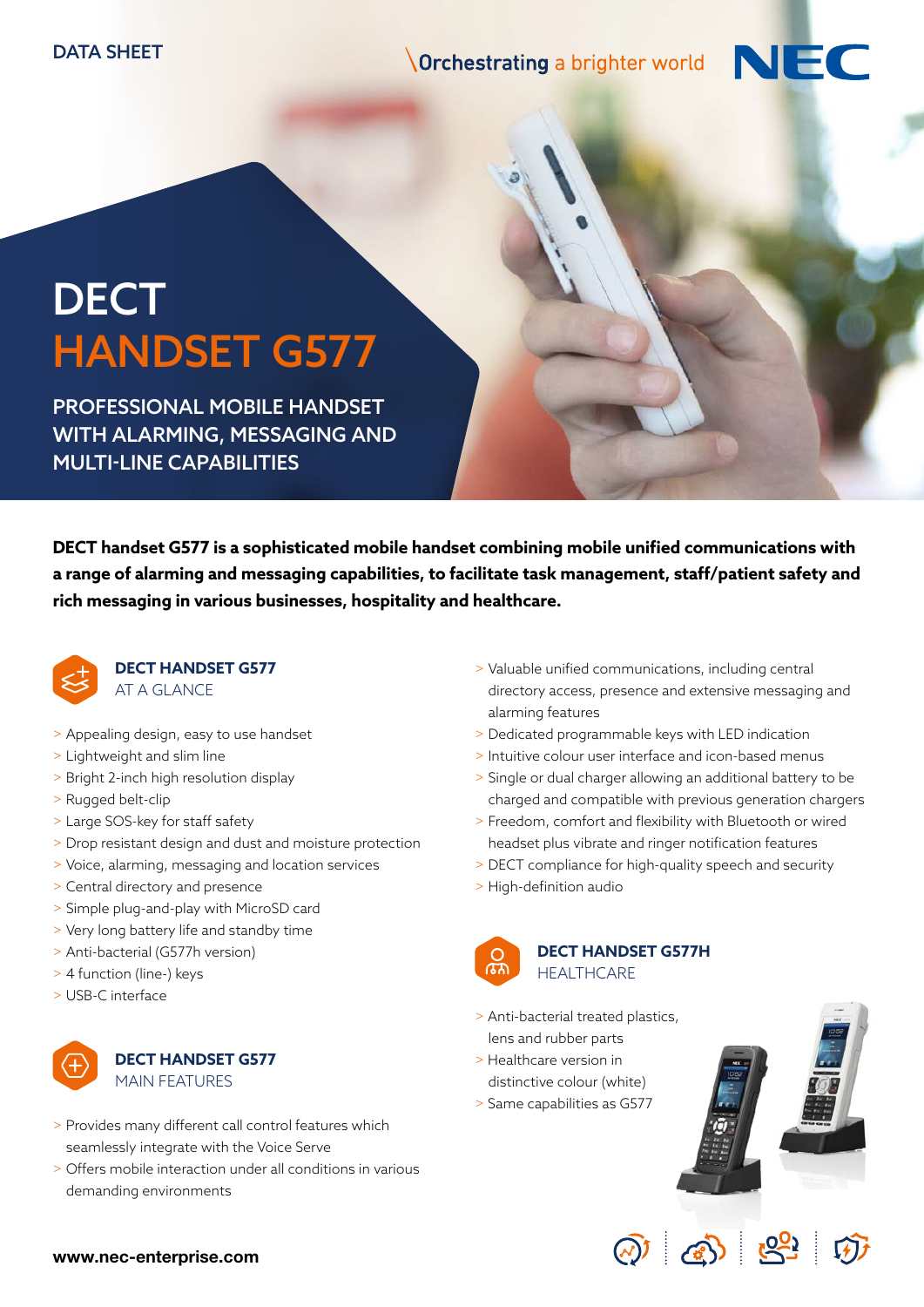## DECT HANDSET G577(H)

| <b>FEATURES G577</b>        |                                                                                                                                  |                                                                                                            |
|-----------------------------|----------------------------------------------------------------------------------------------------------------------------------|------------------------------------------------------------------------------------------------------------|
| Call handling <sup>1)</sup> | Automatic call answer                                                                                                            | Call reject option                                                                                         |
|                             | Caller log                                                                                                                       | HD audio and seamless handover                                                                             |
|                             | CLI (name and number support)                                                                                                    | On-hook number preparation                                                                                 |
|                             | Last number redial                                                                                                               | Silent Charging                                                                                            |
|                             | Recall/hold (enquiry)                                                                                                            | Talk time up to 20 hours                                                                                   |
|                             | Standby time up to 160 hours                                                                                                     |                                                                                                            |
| Design                      | Robust design for use in professional environments                                                                               | Dust and water resistance: IP65                                                                            |
|                             | Triple colour LED indication for e.g. missed call and MWI                                                                        | HAC compliant                                                                                              |
| Directory                   | Corporate directory                                                                                                              | Personal phone book with multiple numbers per contact                                                      |
| <b>Display</b>              | Color graphic 2.0" TFT display, 240 x 320 px (65K)                                                                               | Date & time indication: synchronized with PBX clock                                                        |
|                             | Illuminated display: on incoming calls and message                                                                               | Character set: WideChar (UTF-16)                                                                           |
|                             | Power saving mode: display dim lit or completely off                                                                             | <b>LCD Backlit</b>                                                                                         |
| Headset                     | Wired headset support (USB-C)                                                                                                    | Bluetooth headset                                                                                          |
| Keys                        | 12 keypad keys (09, $*$ , #) with text mode support                                                                              | On- and off-hook: 2 separate keys                                                                          |
|                             | 4 function keys for speed dialling and menu shortcuts                                                                            | Power on/off key combined with off-hook key                                                                |
|                             | Recall (enquiry) key combined with on-hook key                                                                                   | Soft keys: 3, menu dependent function                                                                      |
|                             | Menu navigation keys: up, down, left and right and OK                                                                            | Increase and decrease volume                                                                               |
|                             | Distinctive SOS alarm key                                                                                                        | Menu key                                                                                                   |
|                             | Keypad backlit                                                                                                                   | Speakerphone key                                                                                           |
| Localization                | Supported languages: 14                                                                                                          | Multiple (RF) power levels                                                                                 |
| Memory card                 | Triple frequency band                                                                                                            |                                                                                                            |
| (optional)                  | Storage of configuration and subscription data personal<br>phone book and caller filter                                          | Easy subscription transfer to another handset via<br>memory card programming                               |
|                             | Easy (pre-)installation via memory card programming                                                                              | Memory card type: MicroSD                                                                                  |
|                             | Blocking of changes to the configuration setting                                                                                 |                                                                                                            |
| Menu                        | Easy menu programming                                                                                                            |                                                                                                            |
| Messaging                   | Messaging (LRMS) support                                                                                                         | Message broadcast support                                                                                  |
|                             | Priority messaging support: Normal, urgent and<br>emergency                                                                      | Set-up of voice call to call back number in message                                                        |
|                             | Message waiting (voicemail)                                                                                                      |                                                                                                            |
| Mobility                    | Antenna diversity                                                                                                                | Multiple subscriptions DECT systems: 10                                                                    |
| Other features              | Automatic key lock                                                                                                               | Accessory features: calculator, stopwatch, alarm clock                                                     |
| Sound/Audio                 | Adjustable ringer volume                                                                                                         | Adjustable earpiece/loudspeaker volume                                                                     |
|                             | Loudspeaker mode/hands free                                                                                                      | Microphone mute                                                                                            |
|                             | Trembler                                                                                                                         | Silent ring support                                                                                        |
| Security                    | Automatic encryption for secure calls                                                                                            |                                                                                                            |
| Service/Maintenance         | Software upgrading via air interface <sup>2)</sup>                                                                               | Backup of local data via memory card                                                                       |
|                             | Software upgrading via USB-C interface                                                                                           |                                                                                                            |
| User data                   | Internal memory to store configuration data, personal<br>phone book, messages, caller log, caller filter and<br>calendar entries | Optional memory card                                                                                       |
| User interface              | Icon driven menu                                                                                                                 | Status line indicators in the display                                                                      |
|                             | Configurable LED (4-col) indicator for e.g. missed call<br>and message waiting                                                   | Distinctive melodies for external and internal calls,<br>messages and priorities and per phonebook contact |
|                             | Ringer tones/melodies: 20                                                                                                        | Audible indicators are user selectable                                                                     |
|                             | Selectable display background                                                                                                    |                                                                                                            |

*1) Features depend on the capabilities of the PBX and the DECT system used*

*2) Needs to be supported by the DECT systema*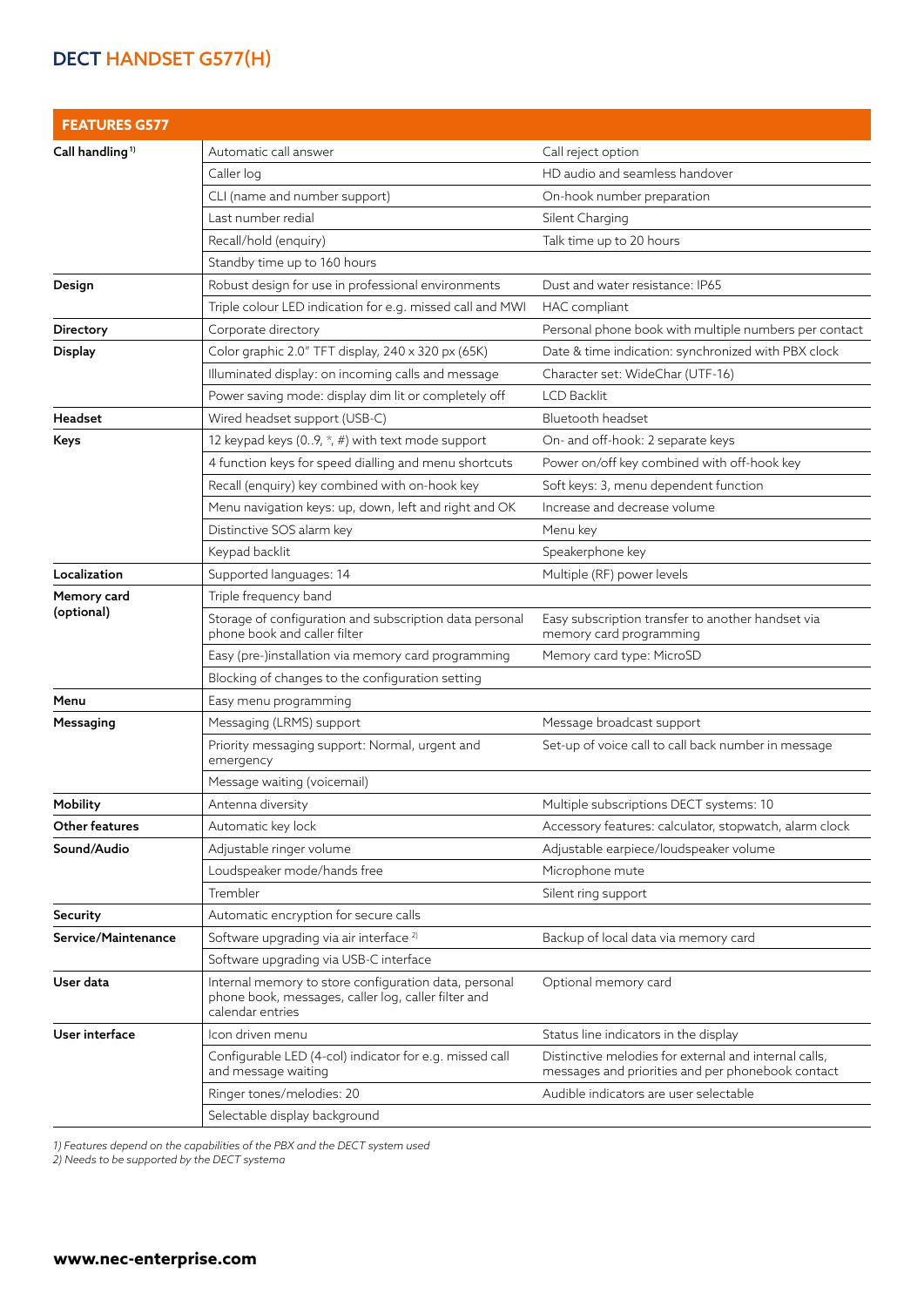## **Orchestrating** a brighter world



|                                | PHYSICAL CHARACTERISTICS G577(H)                                                                                                |                                |
|--------------------------------|---------------------------------------------------------------------------------------------------------------------------------|--------------------------------|
| <b>Dimensions</b>              | Handset: 128 x 49 x 21 mm                                                                                                       |                                |
|                                | Charger: 60 x 60 x 30 mm                                                                                                        |                                |
|                                |                                                                                                                                 | Charger Rack: 462 x 77 x 61 mm |
| Weight                         | Handset: 144 g                                                                                                                  |                                |
|                                | Charger: 60 g                                                                                                                   |                                |
|                                | AC Adapter: 25 g                                                                                                                |                                |
| Protection                     | Handset: IP65                                                                                                                   |                                |
| Range                          | Indoor: 50 m max $3)$                                                                                                           |                                |
|                                | Outdoor: 300 m max <sup>4)</sup>                                                                                                |                                |
| Power                          | Handset: 3.7V, 1100mAh Lithium-ion battery                                                                                      |                                |
| Supply                         | Charger (EU mains plug, USB output)                                                                                             |                                |
|                                | Input: 100-240VAC/50/60Hz/250mA                                                                                                 |                                |
|                                | Output: 5VDC/1000mA                                                                                                             |                                |
|                                | Charger (UK, US, AU mains plug, USB output) <sup>4)</sup>                                                                       |                                |
|                                | Input: 100-240VAC/50/60Hz/125mA                                                                                                 |                                |
|                                | Output: 5VDC/900mA                                                                                                              |                                |
|                                | Charger rack (multi region mains plug, 5 mm DC<br>plug)                                                                         |                                |
| Colour and                     | G577 handset: Black                                                                                                             | G577h handset: White           |
| finishing                      | Desktop charger: Black                                                                                                          | Charger rack: Black            |
| Audible                        | Key click                                                                                                                       | Charger warning                |
| indicators                     | Coverage warning                                                                                                                | Confirmation tone              |
| Status                         | Battery condition                                                                                                               | Message waiting                |
| display line<br>indicators     | Caller filter active                                                                                                            | Microphone mute                |
|                                | Field strength                                                                                                                  | Missed call                    |
|                                | Key lock active                                                                                                                 | Ringer off                     |
|                                | Loudspeaker active                                                                                                              |                                |
| LED                            | Indicators can be assigned to the indicator LED:                                                                                |                                |
| indicators                     | Battery low                                                                                                                     | Text or voice message          |
|                                | Missed call                                                                                                                     | Voice message                  |
|                                | Text message                                                                                                                    | Silent charging                |
| Supported<br>menu<br>languages | Danish, Dutch, English, French, German, Greek,<br>Italian, Norwegian, Polish, Portuguese, Russian,<br>Spanish, Swedish, Turkish |                                |

*3) Radio coverage depends on environment and presence of obstacles 4) The main plug contains a changeable part for the different power plugs*

| <b>ACCESSORIES</b>          |                                                                          |
|-----------------------------|--------------------------------------------------------------------------|
| G577 handset<br>accessories | Swivel belt clip attachment and swivel belt clip                         |
|                             | Belt clip                                                                |
|                             | USB-C to 3.5 mm conversion cable                                         |
|                             | Vertical pouch (swivel belt-clip, handset can be<br>used while in pouch) |
|                             | Battery pack                                                             |
|                             | Desktop charger with/without spare battery<br>charger and AC adapter     |
|                             | Charger rack (6 handsets) with AC adapter                                |

| <b>TRANSMISSION &amp; FREQUENCY</b>                            |                 |  |
|----------------------------------------------------------------|-----------------|--|
| Less than $250$ mW <sup>5)</sup><br>Transmitted radio RF power |                 |  |
| Average Radio RF power                                         | $10 \text{ mW}$ |  |
| <b>Frequency band EMEA</b>                                     | 1880 - 1900 MHz |  |
| Frequency band Thailand <sup>6)</sup>                          | 1900 - 1906 MHz |  |
| Frequency band Latin America <sup>6)</sup>                     | 1910 - 1930 MHz |  |
| Frequency band North America <sup>6)</sup>                     | 1920 - 1930 MHz |  |

*5) The transmitted Radio RF power is according to local regulations*

*6) The G577 handset has a triple frequency band and can be used in the EMEA, American and Thai DECT frequency band*

| <b>ENVIRONMENTAL CONDITIONS</b> |                                               |
|---------------------------------|-----------------------------------------------|
| Temperature range               | Operating: -15°C to +55°C                     |
|                                 | Charging: $+5^{\circ}$ C to $+45^{\circ}$ C   |
|                                 | Transport: $-30^{\circ}$ C to $+60^{\circ}$ C |
|                                 | Storage: -20°C to +60°C                       |
| <b>Relative Humidity</b>        | Operating: 10 to 93%                          |
|                                 | Transport: 10 to 95%                          |
|                                 | Storage: 10 to 93%                            |

| <b>COMPLIANCE</b>       |                                           |
|-------------------------|-------------------------------------------|
| EMC                     | EN 301 489-1, EN 301 489-6, EN 301 489-17 |
| <b>EMF</b>              | EN 50663, EN 62479                        |
| RF                      | EN 300 328, EN 301 406                    |
| <b>SAR</b>              | EN 61000-4-2, EN 61000-4-3                |
| Safety                  | EN 62368-1                                |
| Bluetooth               | Version 4.2                               |
| G577h<br>anti-bacterial | ISO22196-2011 (2nd edition)               |

| <b>COMPATIBILITY</b> |                                                                 |
|----------------------|-----------------------------------------------------------------|
| <b>Platform</b>      | All NEC Communication Platforms <sup>7)</sup>                   |
| Compatibility        | Certified SIP enabled PBXs or SIP server                        |
|                      | Alcatel Lucent, Avaya, Cisco and Broadsoft<br>certified systems |

*7) SL Series, SV8xxx, SV9xxx, iS3000/SIP@Net, 3C*

| <b>DIRECTIVES &amp; REGULATIONS</b> |                                                                               |  |
|-------------------------------------|-------------------------------------------------------------------------------|--|
| <b>EMC</b>                          | 2014/30/EU - Electromagnetic Compatibility                                    |  |
| <b>LVD</b>                          | 2014/35/EU - Low Voltage Directive                                            |  |
| <b>RED</b>                          | 2014/53/EU - Radio Equipment Directive                                        |  |
| <b>RoHS</b>                         | 2011/65/EU - Restriction of the use of certain<br>hazardous substances in FFF |  |
| <b>WEEE</b>                         | 2012/19/EU - Waste Electrical and Electronic<br>Equipment                     |  |
| ERP                                 | 2009/125/EC - Eco-design requirements for<br>Energy-related Products (ErP)    |  |